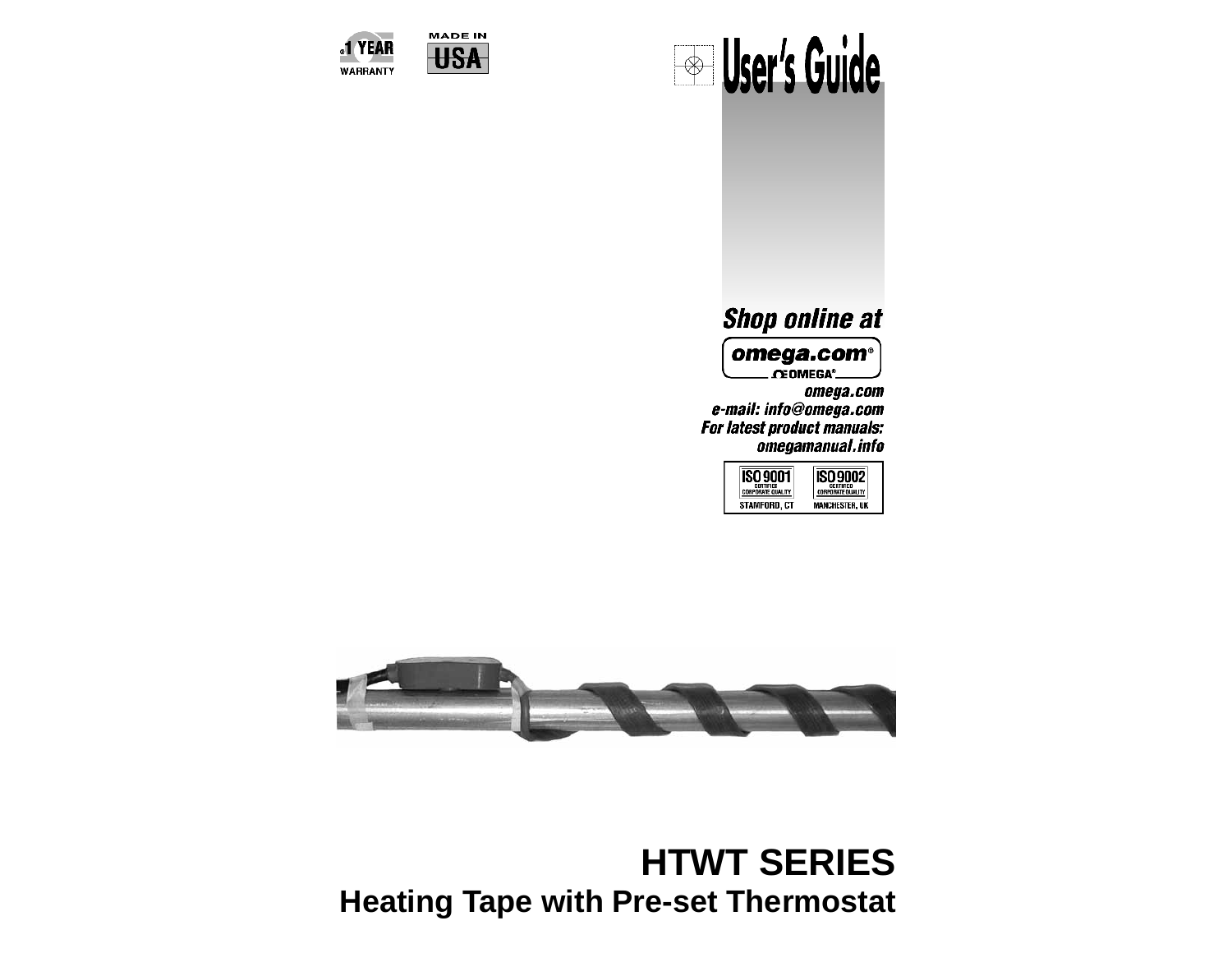### **TABLE OF CONTENTS**

#### **INTRODUCTION**

HTWT Heating Tapes with Pre-set Thermostat are designed for freeze protection and low temperature process control solutions. This true plug-and-play flexible silicone rubber heating tape is pre-set at 60˚F (16˚C).

### **SAFETY ALERT SYMBOL**



The symbol above is used to call your attention to instructions concerning your personal safety. It points out important safety precautions. It means "**ATTENTION! Become Alert! Your Personal Safety is involved!**" Read the message that follows and be alert to the possibility of personal injury or death.



Immediate hazards which WILL result in severe personal injury or death



Hazards or unsafe practices which COULD result in severe personal injury or death



Hazards or unsafe practices which COULD result in minor personal injury or property damage.

## *SAVE THESE INSTRUCTIONS!*

Additional copies of this manual are available upon request.

**2**© Copyright 2005 OMEGA ENGINEERING, Inc. All rights reserved. This document may not be copied, photocopied,<br>reproduced, translated, or reduced to any electronic medium or machine-readable form, in whole or in part, without prior written consent of OMEGA ENGINEERING, INC

## **IMPORTANT SAFETY INSTRUCTIONS**



A person who has not read and understood all operating instructions is not qualified to operate this product.

**DANGER** 

## DANGER

- Do not immerse heater in liquid.
- Keep volatile or combustible material away from heater when in use.
- Keep sharp metal objects away from heater.

Failure to observe these warnings may result in electric shock, risk of fire, and personal injury.

# $\mathbf{\mathbf{\Delta}}$  CAUTION

- Never handle the heating tape while it is in operation; always disconnect the heating tape from the power source and allow to cool prior to handling.
- Inspect heating tape before use.
- Do not use heater with torn or worn surfaces.
- Do not wrap the heater over itself
- Do not repair damaged or faulty heaters.
- Do not crush or apply severe physical stress on heater or cord assembly.
- Unplug heater when not in use.
- Make sure there is a uniform fit prior to energizing. If there are air gaps between the surface to be heated and the heater, hot spots can occur and could result in burnouts due to overheating.

Failure to observe these warnings may result in personal injury or damage to the heater.

# **A WARNING**

### **End User Must Comply to the Following:**

- Only qualified personnel are allowed to connect the electrical wiring.
- All electrical wiring must follow local electrical codes and highly recommend following NEC Article 427.
- Final installation/wiring is to be inspected by the authority who has jurisdiction in the area that the heating tape is installed.
- The end-user is responsible for providing a suitable disconnecting device.
- The end-user is responsible for providing suitable overprotection device. It is highly recommended that a ground fault circuit breaker be used.

**3**

© Copyright 2005 OMEGA ENGINEERING, Inc. All rights reserved. This document may not be copied, photocopied,<br>reproduced, translated, or reduced to any electronic medium or machine-readable form, in whole or in part, without prior written consent of OMEGA ENGINEERING, INC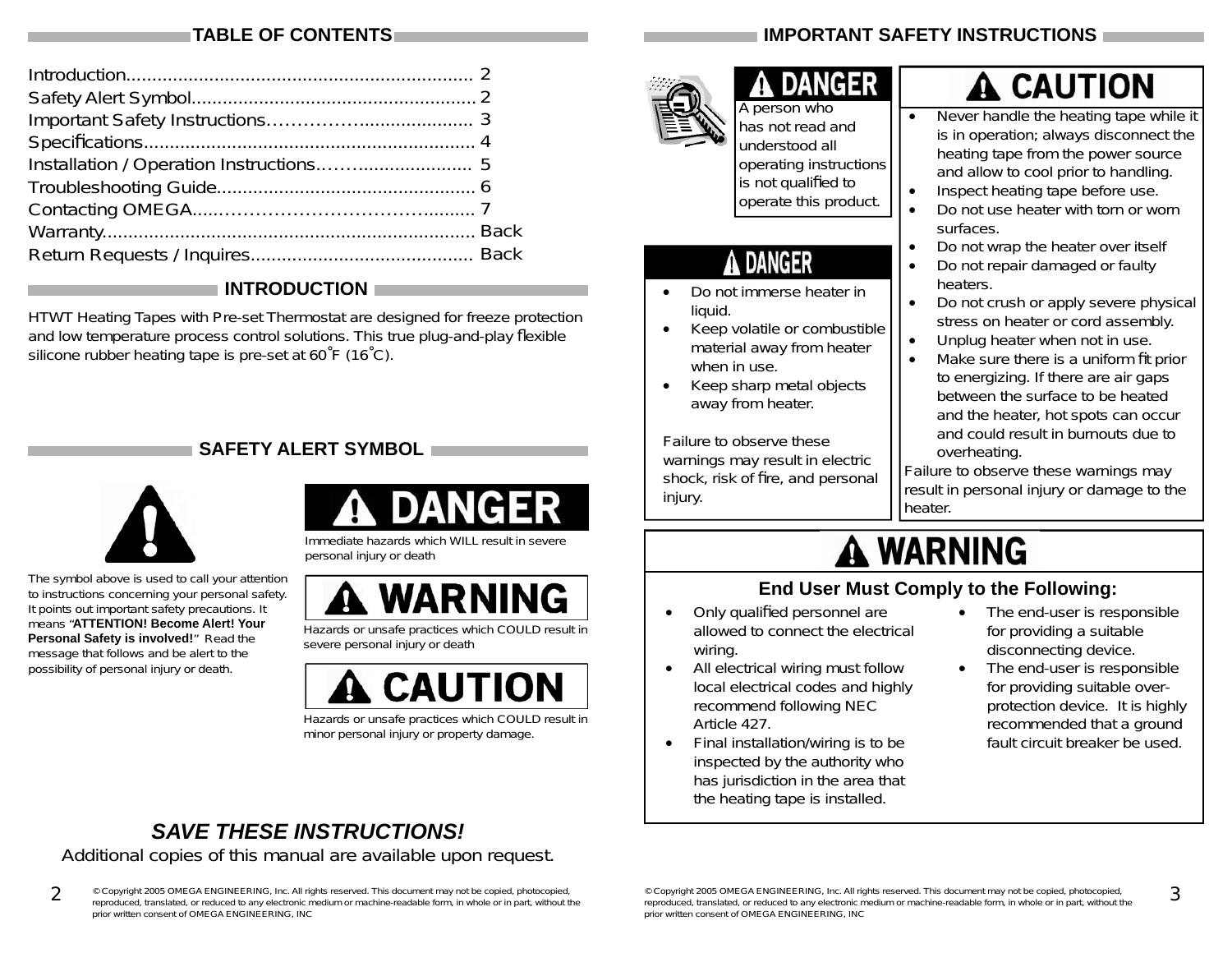#### **GENERAL SPECIFICATIONS**

#### Operating conditions:

Maximum Exposure Temperature: 450°F (232°C)

- Built-in Controlling Thermostat set at 60°F (16°C)
- Silicone Rubber Extruded Outer Sheath
- Moisture and Chemical Resistant
- Patented Grounded Heating Element
- Nominal Watts: 6.0in2 (0.009mm2)
- Suitable for Electrically Conductive Surfaces
- 120 or 240VAC
- 6ft (2m) power cord with either NEMA 5-15 or 6-15 plug

| Width<br>inches | Length<br>inches | Total<br>Watts | Part Number<br><b>120VAC</b> | Part Number<br>240VAC |
|-----------------|------------------|----------------|------------------------------|-----------------------|
|                 | 24               | 104            | HTWT101-002-60F              | N/A                   |
|                 | 48               | 209            | HTWT101-004-60F              | HTWT102-004-60F       |
|                 | 72               | 313            | HTWT101-006-60F              | HTWT102-006-60F       |
|                 | 96               | 418            | HTWT101-008-60F              | HTWT102-008-60F       |
|                 | 120              | 522            | HTWT101-010-60F              | HTWT102-010-60F       |

### **INSTALLATION / OPERATION INSTRUCTIONS**

# A WARNING

Read and understand this entire manual before operating this electric heating tape.

#### **STEP 1**

Remove heater from box. Make visual inspection of heater. Do not use if torn or damaged.

#### **STEP 2**

**Installing your heating tape:** The flexible heating tape can be installed on both a flat and/or curved surface. For a flat surface. lay the heating tape onto the surface to be heated. For a curved surface, wrap the heating tape onto the surface to be heated **(A)**. The length of one entire side of the heating tape must be in full contact with the surface.

The thermostat (the raised disc) on the 3" long oval block must be placed tightly and directly against the surface to be heated **(B)**. Secure the thermostat in place. The thermostat should be placed on the coldest end of the pipe. The thermostat will turn the heater on and off based on the temperature of the area of pipe it is against.

Ensure the heating tape is not kinked, twisted, or any portion of the tape hanging free from the surface **(C)**. **Do not overlap heating tape on itself (D).** Attach the heating tape to the surface by using aluminum tape, fiberglass tape, or a mechanical clamping devices which will not cause damage to the heating tape.

#### **STEP 3**

Plug power cord into appropriate grounded outlet.





**A.) Proper Installation (pipe and valve)**



**B.) Thermostat against surface**



**C.) Incorrect Installation: Heating tape hanging free from the surface**



**D.) Incorrect Installation: Heating tape overlapped on itself**

**4**© Copyright 2005 OMEGA ENGINEERING, Inc. All rights reserved. This document may not be copied, photocopied,<br>reproduced, translated, or reduced to any electronic medium or machine-readable form, in whole or in part, without prior written consent of OMEGA ENGINEERING, INC

<sup>©</sup> Copyright 2005 OMEGA ENGINEERING, Inc. All rights reserved. This document may not be copied, photocopied,<br>reproduced, translated, or reduced to any electronic medium or machine-readable form, in whole or in part, without prior written consent of OMEGA ENGINEERING, INC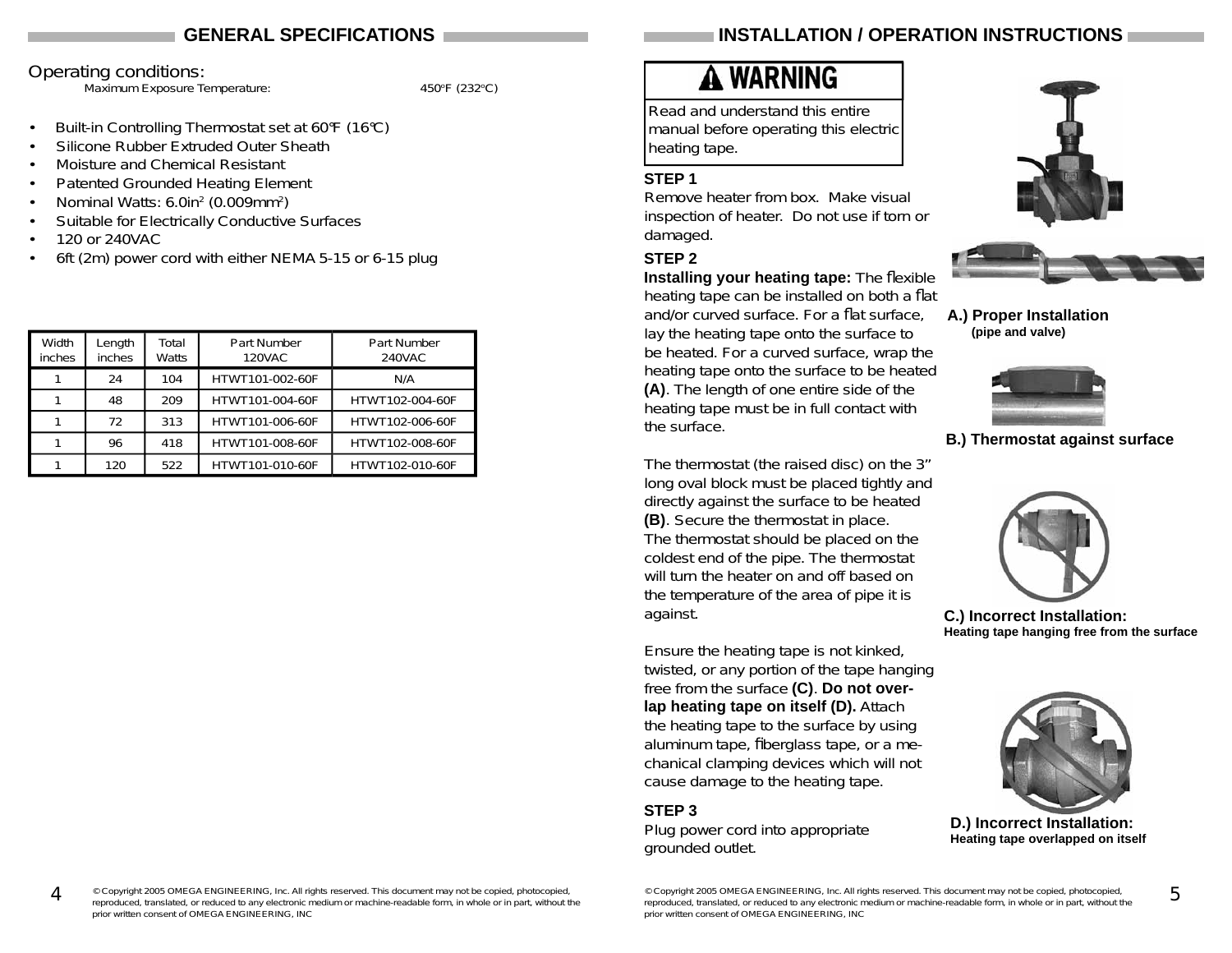#### **TROUBLESHOOTING GUIDE**

Please read this guide prior to contacting OMEGA. This guide is designed to answer the most commonly asked questions. If you are unable to identify the problem or need additional assistance, please contact us at 1-800-USA-HEAT.

| <b>PROBLEM</b>                 | SOLUTION(S)                                                                                                                                           |  |
|--------------------------------|-------------------------------------------------------------------------------------------------------------------------------------------------------|--|
| Does not heat                  | Verify heater is connected to proper voltage.<br>Check to see if there is a resistance reading (not<br>an open circuit) in heater using an ohm meter. |  |
| Circuit breaker is<br>tripping | Validate that the circuit breaker is capable of<br>handling the amp requirement of heater.<br>Examine heater and cord for any damage.                 |  |

#### **CONTACTING OMEGA**

#### omega.com<sup>®</sup>

CEOMEGA<sup>®</sup>

|                  |                                       | <b>OMEGAnet<sup>®</sup></b> Online Service<br>omega.com                                                                                                                                                       | Internet e-mail<br>info@omega.com                    |
|------------------|---------------------------------------|---------------------------------------------------------------------------------------------------------------------------------------------------------------------------------------------------------------|------------------------------------------------------|
|                  |                                       | <b>Servicing North America:</b>                                                                                                                                                                               |                                                      |
|                  | U.S.A.:<br>ISO 9001 Certified         | One Omega Drive, Box 4047<br>Stamford, CT 06907-0047<br>Tel: (203) 359-1660<br>e-mail: info@omega.com                                                                                                         | FAX: (203) 359-7700                                  |
| Canada:          |                                       | 976 Bergar<br>Laval (Quebec) H7L 5A1, Canada<br>Tel: (514) 856-6928<br>e-mail: info@omega.ca                                                                                                                  | FAX: (514) 856-6886                                  |
|                  |                                       |                                                                                                                                                                                                               | For immediate technical or application assistance:   |
|                  |                                       | U.S.A. and Canada: Sales Service: 1-800-826-6342 / 1-800-TC-OMEGA <sup>®</sup><br>Customer Service: 1-800-622-2378 / 1-800-622-BEST <sup>®</sup><br>Engineering Service: 1-800-872-9436 / 1-800-USA-WHEN®     |                                                      |
|                  | Mexico:                               | En Español: (001) 203-359-7803<br>FAX: (001) 203-359-7807                                                                                                                                                     | e-mail: espanol@omega.com<br>info@omega.com.mx       |
|                  |                                       | <b>Servicing Europe:</b>                                                                                                                                                                                      |                                                      |
|                  | Benelux:                              | Postbus 8034, 1180 LA Amstelveen, The Netherlands<br>Tel: +31 (0)20 3472121<br>Toll Free in Benelux: 0800 0993344<br>e-mail: sales@omegaeng.nl                                                                | FAX: +31 (0)20 6434643                               |
|                  | Czech Republic:                       | Frystatska 184, 733 01 Karvina, Czech Republic<br>Tel: +420 (0)59 6311899<br>Toll Free: 0800-1-66342                                                                                                          | FAX: +420 (0)59 6311114<br>e-mail: info@omegashop.cz |
| <b>France:</b>   |                                       | 11, rue Jacques Cartier, 78280 Guyancourt, France<br>Tel: +33 (0)1 61 37 2900<br>Toll Free in France: 0800 466 342<br>e-mail: sales@omega.fr                                                                  | FAX: +33 (0)1 30 57 5427                             |
| Germany/Austria: |                                       | Daimlerstrasse 26, D-75392 Deckenpfronn, Germany<br>Tel: +49 (0)7056 9398-0<br>Toll Free in Germany: 0800 639 7678<br>e-mail: info@omega.de                                                                   | FAX: +49 (0)7056 9398-29                             |
|                  | United Kingdom:<br>ISO 9002 Certified | One Omega Drive, River Bend Technology Centre<br>Northbank, Irlam, Manchester<br>M44 5BD United Kingdom<br>Tel: +44 (0)161 777 6611<br>Toll Free in United Kingdom: 0800-488-488<br>e-mail: sales@omega.co.uk | FAX: +44 (0)161 777 6622                             |

It is the policy of OMEGA Engineering, Inc. to comply with all worldwide safety and EMC/EMI<br>regulations that apply. OMEGA is constantly pursuing certification of its products to the European New<br>Approach Directives. OMEGA © Copyright 2005 OMEGA ENGINEERING, Inc. All rights reserved. This document may not be copied, photocopied, reproduced, translated, or reduced to any electronic medium or machine-readable form, in whole or in part, without **7**prior written consent of OMEGA ENGINEERING, INC

**6**© Copyright 2005 OMEGA ENGINEERING, Inc. All rights reserved. This document may not be copied, photocopied,<br>reproduced, translated, or reduced to any electronic medium or machine-readable form, in whole or in part, without prior written consent of OMEGA ENGINEERING, INC